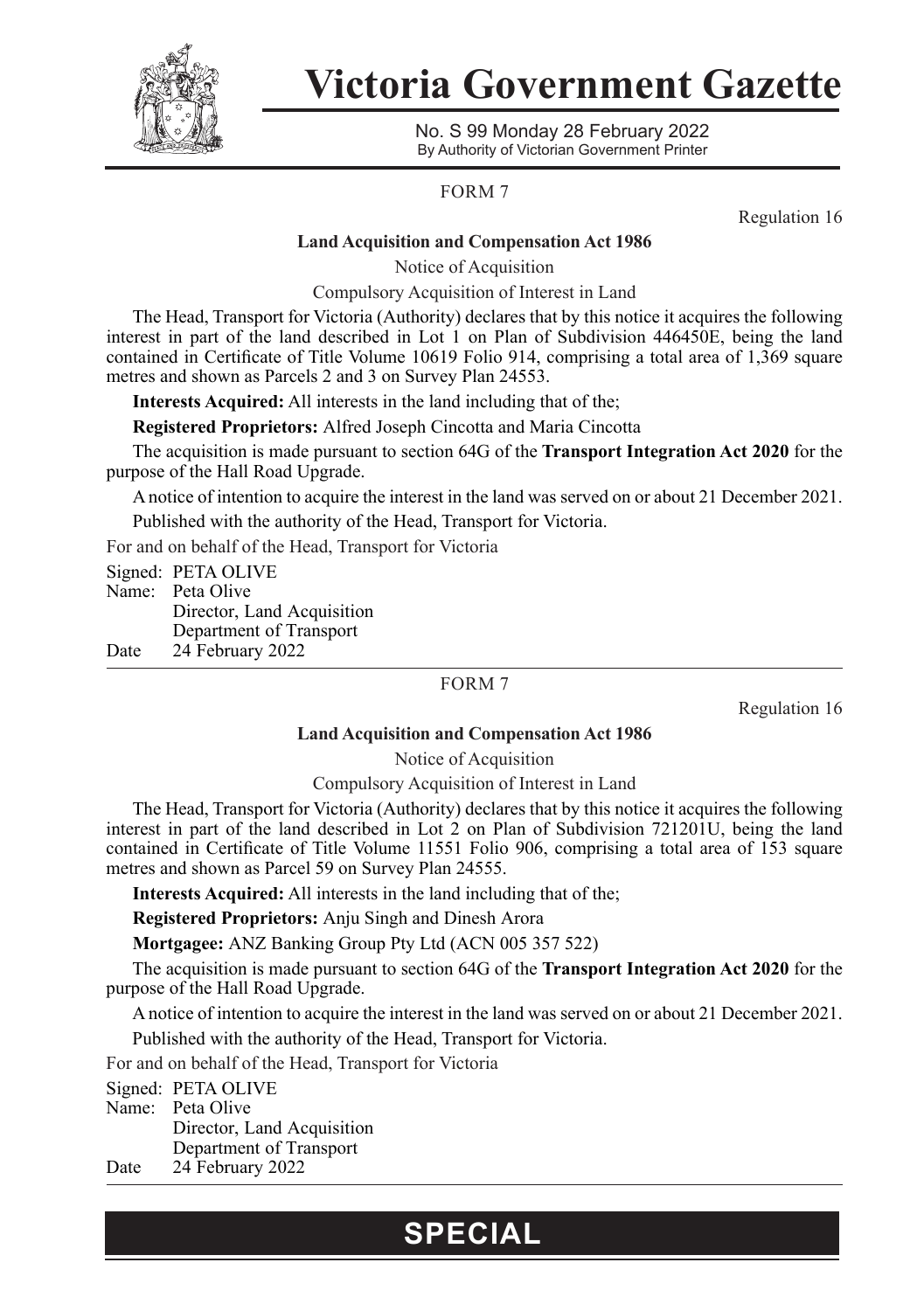Regulation 16

#### **Land Acquisition and Compensation Act 1986**

Notice of Acquisition

#### Compulsory Acquisition of Interest in Land

The Head, Transport for Victoria (Authority) declares that by this notice it acquires the following interest in part of the land described in Lot 1 on Plan of Subdivision 329138X, being the land contained in Certificate of Title Volume 08137 Folio 886, comprising a total area of 1,068 square metres and shown as Parcel 22 on Survey Plan 24554.

**Interests Acquired:** All interests in the land including that of the;

**Registered Proprietors:** Ashley Elizabeth Leaman and Paul George Leaman

**Mortgagee:** National Australia Bank Ltd (ACN 004 044 937)

The acquisition is made pursuant to section 64G of the **Transport Integration Act 2020** for the purpose of the Hall Road Upgrade.

A notice of intention to acquire the interest in the land was served on or about 21 December 2021.

Published with the authority of the Head, Transport for Victoria.

For and on behalf of the Head, Transport for Victoria

Signed: PETA OLIVE Name: Peta Olive Director, Land Acquisition Department of Transport Date 24 February 2022

FORM 7

Regulation 16

#### **Land Acquisition and Compensation Act 1986**

Notice of Acquisition

Compulsory Acquisition of Interest in Land

The Head, Transport for Victoria (Authority) declares that by this notice it acquires the following interest in part of the land described in Lot 3 on Plan of Subdivision 315815W, being the land contained in Certificate of Title Volume 10130 Folio 57, comprising a total area of 21,948 square metres and shown as Parcel 140 and 141 on Survey Plan 24559.

**Interests Acquired:** All interests in the land including that of the;

**Registered Proprietor:** Ball Australia Pty Ltd (ACN 051 399 341)

The acquisition is made pursuant to section 64G of the **Transport Integration Act 2020** for the purpose of the Hall Road Upgrade.

A notice of intention to acquire the interest in the land was served on or about 21 December 2021. Published with the authority of the Head, Transport for Victoria.

For and on behalf of the Head, Transport for Victoria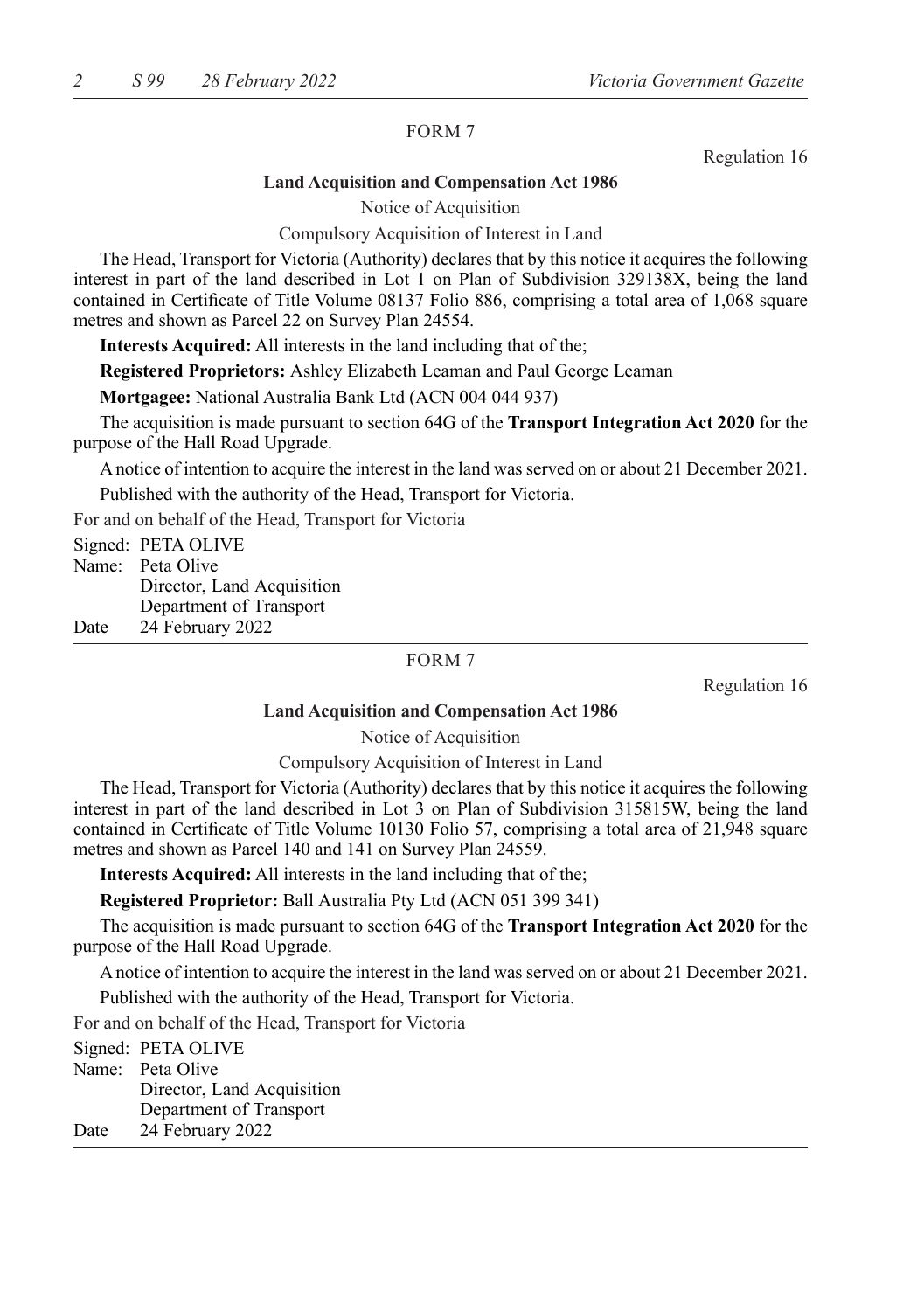Regulation 16

#### **Land Acquisition and Compensation Act 1986**

Notice of Acquisition

Compulsory Acquisition of Interest in Land

The Head, Transport for Victoria (Authority) declares that by this notice it acquires the following interest in part of the land described in Lot 2 on Plan of Subdivision 072839, being the land contained in Certificate of Title Volume 08631 Folio 324, comprising a total area of 3,734 square metres and shown as Parcel 104 on Survey Plan 24557.

**Interests Acquired:** All interests in the land including that of the;

**Registered Proprietor:** Bejo Australia Pty Ltd (ACN 112 784 095)

**Mortgagee:** National Australia Bank Ltd (ACN 004 044 937)

The acquisition is made pursuant to section 64G of the **Transport Integration Act 2020** for the purpose of the Hall Road Upgrade.

A notice of intention to acquire the interest in the land was served on or about 21 December 2021.

Published with the authority of the Head, Transport for Victoria.

For and on behalf of the Head, Transport for Victoria

Signed: PETA OLIVE Name: Peta Olive Director, Land Acquisition Department of Transport Date 24 February 2022

#### FORM 7

Regulation 16

#### **Land Acquisition and Compensation Act 1986**

Notice of Acquisition

Compulsory Acquisition of Interest in Land

The Head, Transport for Victoria (Authority) declares that by this notice it acquires the following interest in part of the land described in Lot 1 on Plan of Subdivision 072839, being the land contained in Certificate of Title Volume 08631 Folio 323, comprising a total area of 7,598 square metres and shown as Parcel 121 on Survey Plan 24558.

**Interests Acquired:** All interests in the land including that of the;

**Registered Proprietor(s):** Bernard Gaudray

**Mortgagee:** Rams Mortgage Corporation Ltd (ACN 30 105 207 538)

The acquisition is made pursuant to section 64G of the **Transport Integration Act 2020** for the purpose of the Hall Road Upgrade.

A notice of intention to acquire the interest in the land was served on or about 21 December 2021.

Published with the authority of the Head, Transport for Victoria.

For and on behalf of the Head, Transport for Victoria

Signed: PETA OLIVE

Name: Peta Olive

Director, Land Acquisition

Department of Transport Date 24 February 2022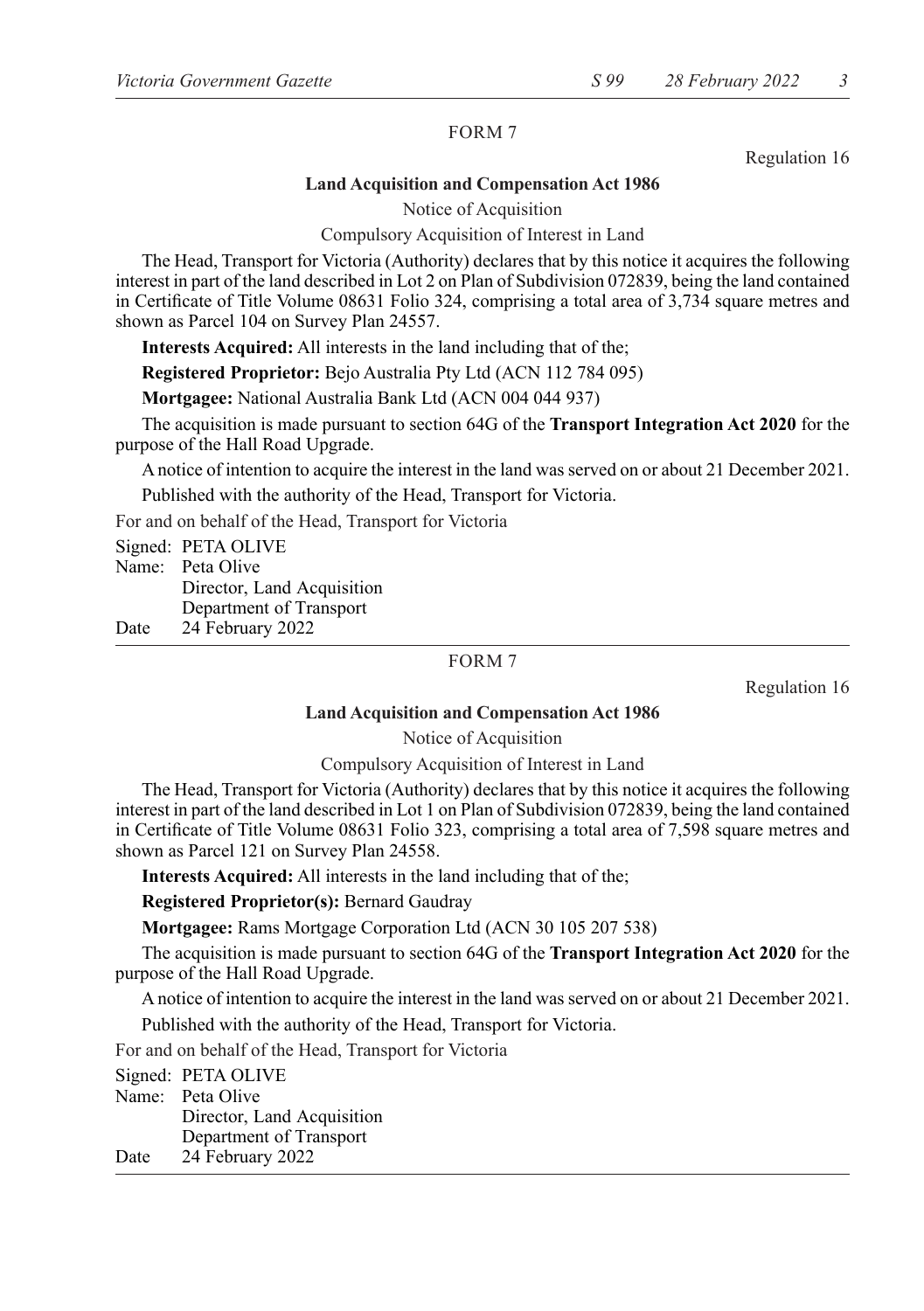Regulation 16

#### **Land Acquisition and Compensation Act 1986**

Notice of Acquisition

Compulsory Acquisition of Interest in Land

The Head, Transport for Victoria (Authority) declares that by this notice it acquires the following interest in part of the land described in Lot 1 on Plan of Subdivision 582194V, being the land contained in Certificate of Title Volume 03918 Folio 497, comprising a total area of 11,830 square metres and shown as Parcel 85 on Survey Plan 24556.

**Interests Acquired:** All interests in the land including that of the;

**Registered Proprietor:** D. & A. Mansfield & Sons Pty Ltd (006 074 451)

**Mortgagee:** National Australia Bank Ltd (ACN 004 044 937)

The acquisition is made pursuant to section 64G of the **Transport Integration Act 2020** for the purpose of the Hall Road Upgrade.

A notice of intention to acquire the interest in the land was served on or about 21 December 2021.

Published with the authority of the Head, Transport for Victoria.

For and on behalf of the Head, Transport for Victoria

|      | Signed: PETA OLIVE         |
|------|----------------------------|
|      | Name: Peta Olive           |
|      | Director, Land Acquisition |
|      | Department of Transport    |
| Date | 24 February 2022           |

#### FORM 7

Regulation 16

#### **Land Acquisition and Compensation Act 1986**

Notice of Acquisition

Compulsory Acquisition of Interest in Land

The Head, Transport for Victoria (Authority) declares that by this notice it acquires the following interest in part of the land described in Lot B on Plan of Subdivision 505346X, being the land contained in Certificate of Title Volume 10672 Folio 567, comprising a total area of 1323 square metres and shown as Parcel 21 on Survey Plan 24554.

**Interests Acquired:** All interests in the land including that of the;

**Registered Proprietors:** Damiano Postregna, Giuliano Postregna, Teresa Ferlin, Giuliana Postregna and Andrew Postregna

The acquisition is made pursuant to section 64G of the **Transport Integration Act 2020** for the purpose of the Hall Road Upgrade.

A notice of intention to acquire the interest in the land was served on or about 21 December 2021.

Published with the authority of the Head, Transport for Victoria.

For and on behalf of the Head, Transport for Victoria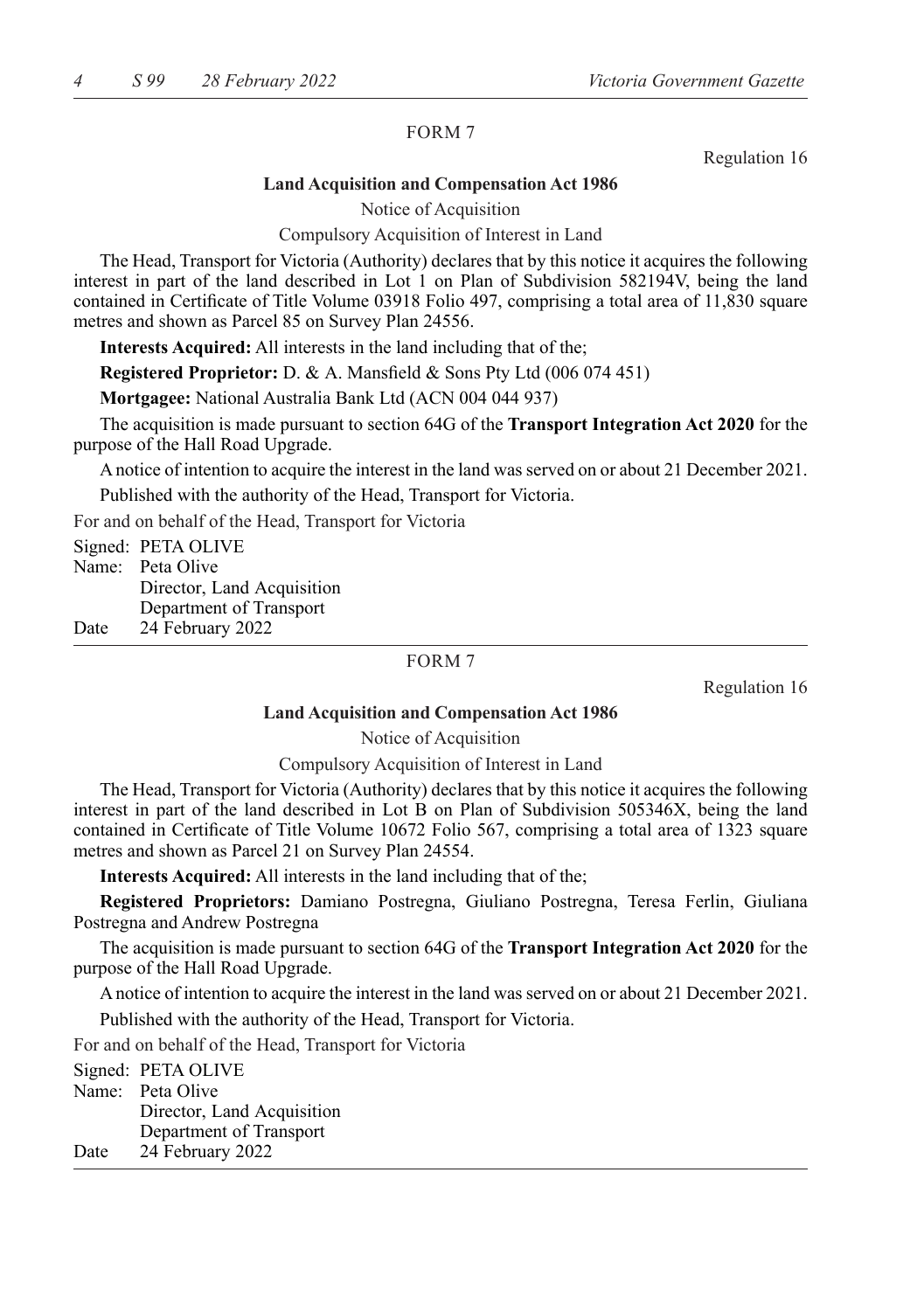Regulation 16

#### **Land Acquisition and Compensation Act 1986**

Notice of Acquisition

#### Compulsory Acquisition of Interest in Land

The Head, Transport for Victoria (Authority) declares that by this notice it acquires the following interest in part of the land described in Lot 1 on Plan of Subdivision 721201U, being the land contained in Certificate of Title Volume 11551 Folio 905, comprising a total area of 6,921 square metres and shown as Parcels 57 and 58 on Survey Plan 24555.

**Interests Acquired:** All interests in the land including that of the;

**Registered Proprietors:** Daniel and Maria Mason

The acquisition is made pursuant to section 64G of the **Transport Integration Act 2020** for the purpose of the Hall Road Upgrade.

A notice of intention to acquire the interest in the land was served on or about 21 December 2021.

Published with the authority of the Head, Transport for Victoria.

For and on behalf of the Head, Transport for Victoria

Signed: PETA OLIVE Name: Peta Olive Director, Land Acquisition Department of Transport Date 24 February 2022

#### FORM 7

Regulation 16

#### **Land Acquisition and Compensation Act 1986**

Notice of Acquisition

Compulsory Acquisition of Interest in Land

The Head, Transport for Victoria (Authority) declares that by this notice it acquires the following interest in part of the land described in Lot Z on Plan of Subdivision 745345J, being the land contained in Certificate of Title Volume 11945 Folio 621, comprising a total area of 832 square metres and shown as Parcels 200, 205 and 210 on Survey Plan 24562.

**Interests Acquired:** All interests in the land including that of the;

**Registered Proprietor:** Fabcot Pty Ltd (ACN 002 960 983)

The acquisition is made pursuant to section 64G of the **Transport Integration Act 2020** for the purpose of the Hall Road Upgrade.

A notice of intention to acquire the interest in the land was served on or about 21 December 2021. Published with the authority of the Head, Transport for Victoria.

For and on behalf of the Head, Transport for Victoria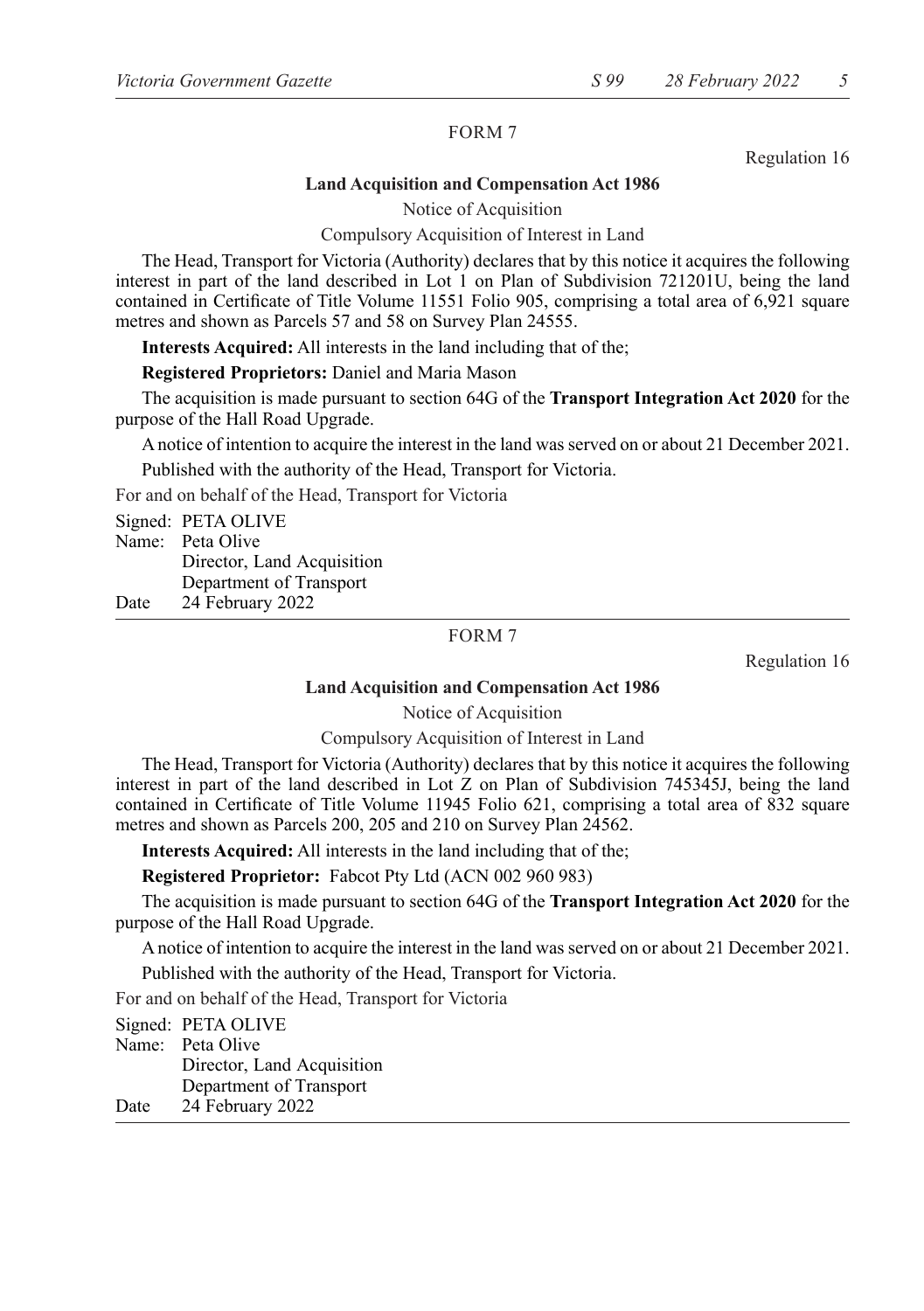Regulation 16

#### **Land Acquisition and Compensation Act 1986**

Notice of Acquisition

#### Compulsory Acquisition of Interest in Land

The Head, Transport for Victoria (Authority) declares that by this notice it acquires the following interest in part of the land described in Lot 2 on Plan of Subdivision 137719, being the land contained in Certificate of Title Volume 9649 Folio 429, comprising a total area of 6,209 square metres and shown as Parcels 50, 51, 52 and 53 on Survey Plan 24555.

**Interests Acquired:** All interests in the land including that of the;

**Registered Proprietor:** G. Di-Nuzzo Pty Ltd (ACN 004 874 702)

**Lessee:** Marcel Hendriksen

The acquisition is made pursuant to section 64G of the **Transport Integration Act 2020** for the purpose of the Hall Road Upgrade.

A notice of intention to acquire the interest in the land was served on or about 21 December 2021.

Published with the authority of the Head, Transport for Victoria.

For and on behalf of the Head, Transport for Victoria

Signed: PETA OLIVE Name: Peta Olive Director, Land Acquisition Department of Transport Date 24 February 2022

FORM 7

Regulation 16

#### **Land Acquisition and Compensation Act 1986**

Notice of Acquisition

Compulsory Acquisition of Interest in Land

The Head, Transport for Victoria (Authority) declares that by this notice it acquires the following interest in part of the land described in Lot 2 on Plan of Subdivision 446450E, being the land contained in Certificate of Title Volume 10619 Folio 915, comprising a total area of 2,560 square metres and shown as Parcel 4 on Survey Plan 24553 and Parcel 20 on Survey Plan 24554.

**Interests Acquired:** All interests in the land including that of the;

**Registered Proprietor:** GJBP Investments Pty Ltd (ACN 110 648 274)

**Lessee:** Marcel Hendriksen

**Mortgagee:** Westpac Banking Corporation (ACN 007 457 141)

The acquisition is made pursuant to section 64G of the **Transport Integration Act 2020** for the purpose of the Hall Road Upgrade.

A notice of intention to acquire the interest in the land was served on or about 21 December 2021.

Published with the authority of the Head, Transport for Victoria.

For and on behalf of the Head, Transport for Victoria

Signed: PETA OLIVE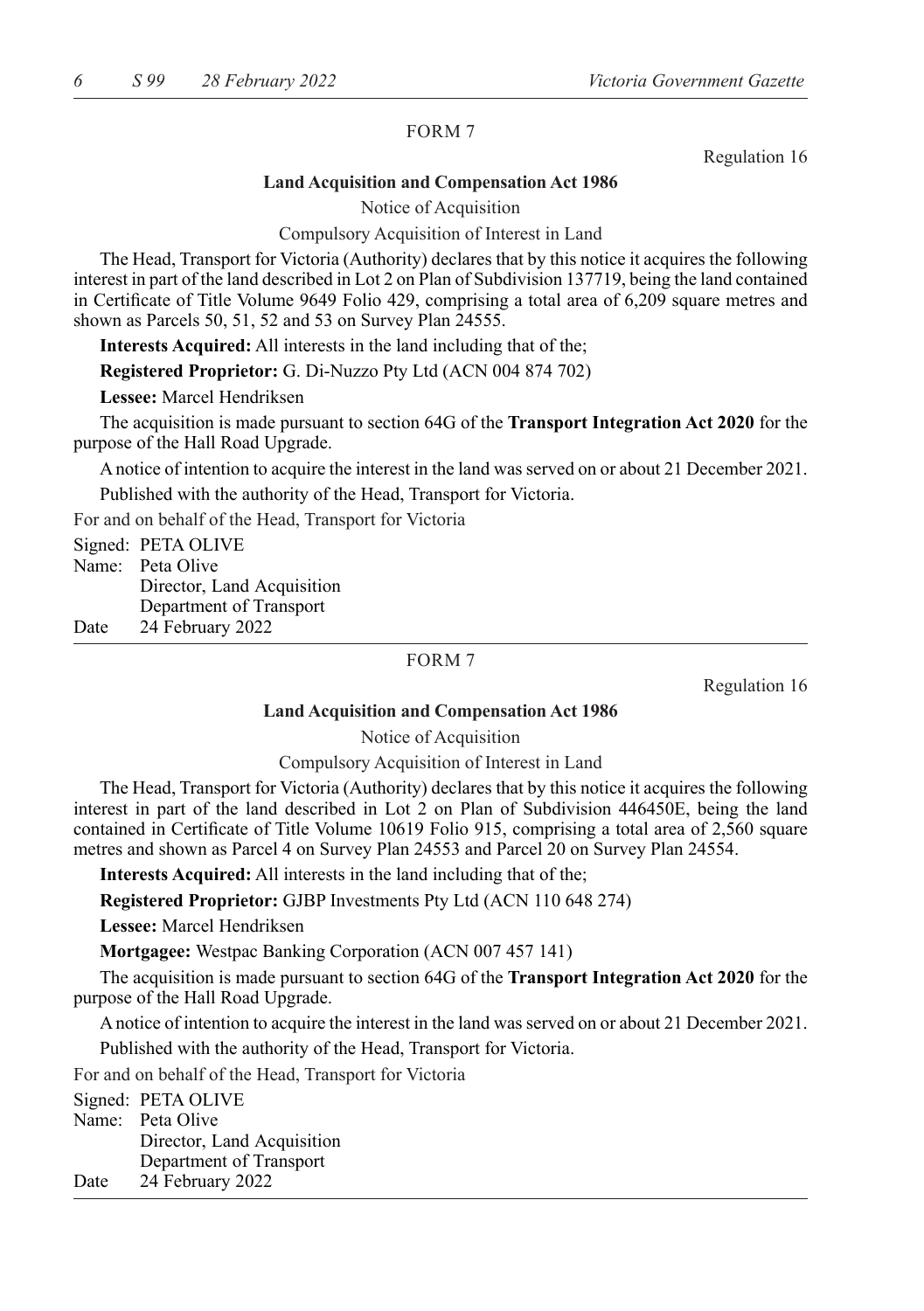Regulation 16

#### **Land Acquisition and Compensation Act 1986**

Notice of Acquisition

#### Compulsory Acquisition of Interest in Land

The Head, Transport for Victoria (Authority) declares that by this notice it acquires the following interest in part of the land described in Lot 2 on Plan of Subdivision 507859F, being the land contained in Certificate of Title Volume 10702 Folio 620, comprising a total area of 2,331 square metres and shown as Parcel 25 on Survey Plan 24554.

**Interests Acquired:** All interests in the land including that of the;

**Registered Proprietor:** Jillian Florence Wilcox

**Mortgagee:** Commonwealth Bank of Australia (ACN 123 123 124)

The acquisition is made pursuant to section 64G of the **Transport Integration Act 2020** for the purpose of the Hall Road Upgrade.

A notice of intention to acquire the interest in the land was served on or about 21 December 2021. Published with the authority of the Head, Transport for Victoria.

For and on behalf of the Head, Transport for Victoria

Signed: PETA OLIVE Name: Peta Olive Director, Land Acquisition Department of Transport Date 24 February 2022

FORM 7

Regulation 16

#### **Land Acquisition and Compensation Act 1986**

Notice of Acquisition

Compulsory Acquisition of Interest in Land

The Head, Transport for Victoria (Authority) declares that by this notice it acquires the following interest in part of the land described in Lot 4 on Plan of Subdivision 507859F, being the land contained in Certificate of Title Volume 10702 Folio 622, comprising a total area of 400 square metres and shown as Parcel 26 on Survey Plan 24554.

**Interests Acquired:** All interests in the land including that of the;

**Registered Proprietor:** Jillian Florence Wilcox

The acquisition is made pursuant to section 64G of the **Transport Integration Act 2020** for the purpose of the Hall Road Upgrade.

A notice of intention to acquire the interest in the land was served on or about 21 December 2021. Published with the authority of the Head, Transport for Victoria.

For and on behalf of the Head, Transport for Victoria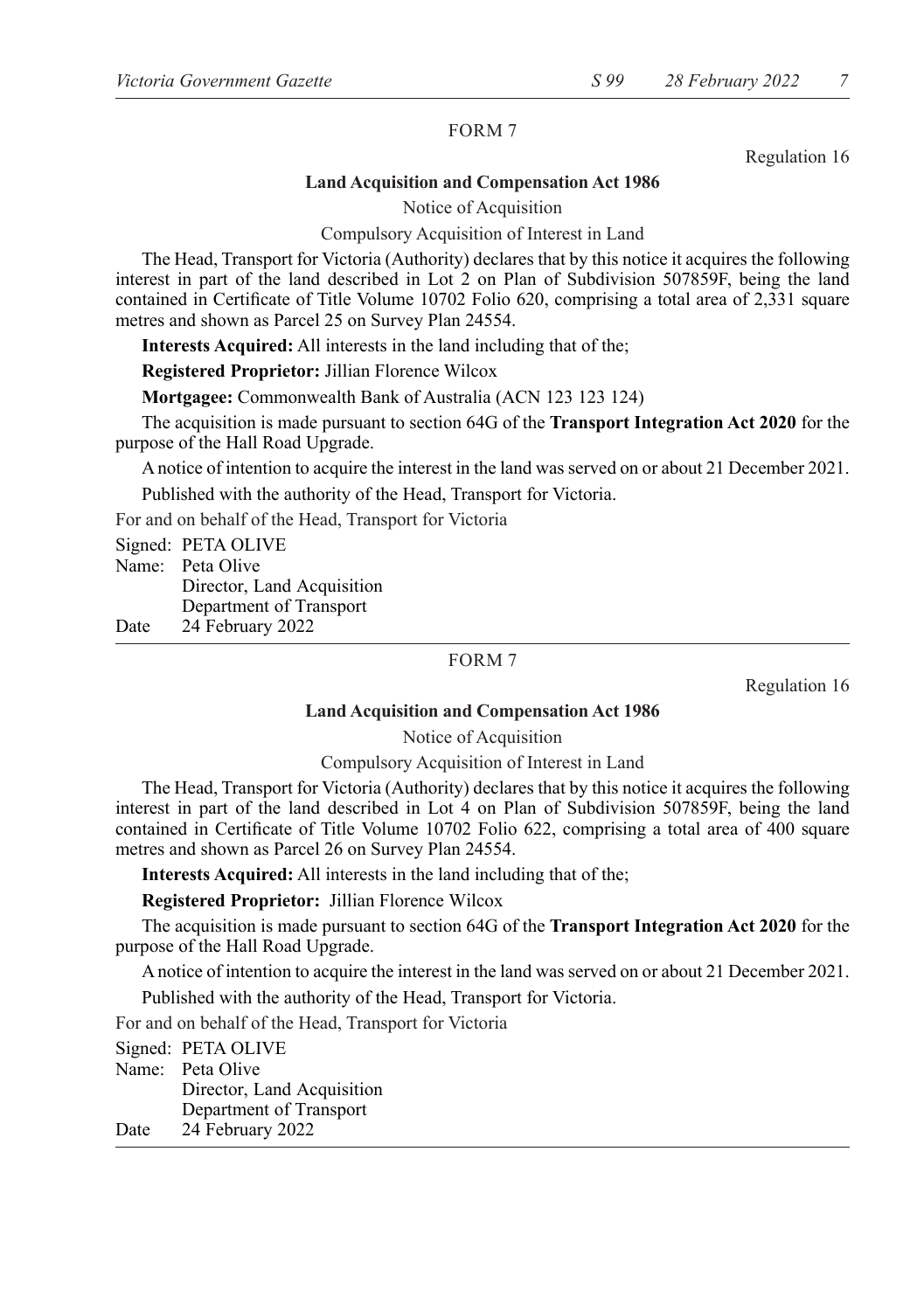Regulation 16

#### **Land Acquisition and Compensation Act 1986**

Notice of Acquisition

Compulsory Acquisition of Interest in Land

The Head, Transport for Victoria (Authority) declares that by this notice it acquires the following interest in part of the land described in Lot R on Plan of Subdivision 715210D, being the land contained in Certificate of Title Volume 11538 Folio 245, comprising a total area of 1,581 square metres and shown as Parcel 161 on Survey Plan 24560.

**Interests Acquired:** All interests in the land including that of the;

**Registered Proprietor:** Nick Baldi Constructions Pty Ltd (ACN 005 798 096)

**Lessee:** APCO Pty Ltd (ACN 007 229 898)

The acquisition is made pursuant to section 64G of the **Transport Integration Act 2020** for the purpose of the Hall Road Upgrade.

A notice of intention to acquire the interest in the land was served on or about 21 December 2021.

Published with the authority of the Head, Transport for Victoria.

For and on behalf of the Head, Transport for Victoria

Signed: PETA OLIVE Name: Peta Olive Director, Land Acquisition Department of Transport Date 24 February 2022

#### FORM 7

Regulation 16

#### **Land Acquisition and Compensation Act 1986**

Notice of Acquisition

Compulsory Acquisition of Interest in Land

The Head, Transport for Victoria (Authority) declares that by this notice it acquires the following interest in part of the land described in Lot 3 on Plan of Subdivision 507859F, being the land contained in Certificate of Title Volume 10702 Folio 621, comprising a total area of 1,532 square metres and shown as Parcel 56 on Survey Plan 24555.

**Interests Acquired:** All interests in the land including that of the;

**Registered Proprietor:** Noeline Annastatia Zimsen

**Mortgagee:** ANZ Banking Group Pty Ltd (ACN 005 357 522)

The acquisition is made pursuant to section 64G of the **Transport Integration Act 2020** for the purpose of the Hall Road Upgrade.

A notice of intention to acquire the interest in the land was served on or about 21 December 2021.

Published with the authority of the Head, Transport for Victoria.

For and on behalf of the Head, Transport for Victoria

Signed: PETA OLIVE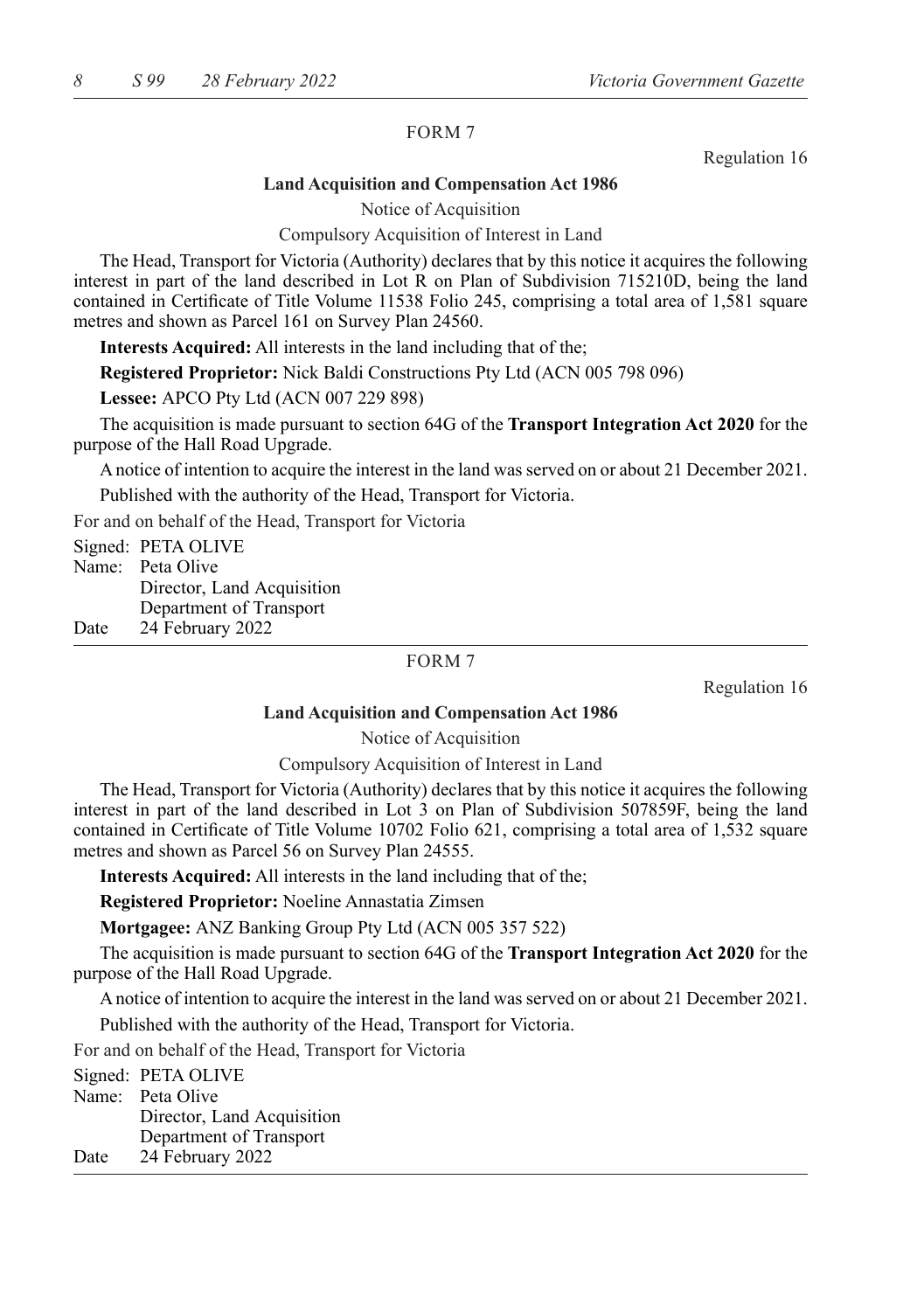Regulation 16

#### **Land Acquisition and Compensation Act 1986**

Notice of Acquisition

Compulsory Acquisition of Interest in Land

The Head, Transport for Victoria (Authority) declares that by this notice it acquires the following interest in part of the land described in Lot 1 on Plan of Subdivision 093119, being the land contained in Certificate of Title Volume 08908 Folio 372, comprising a total area of 1,662 square metres and shown as Parcels 81 and 82 on Survey Plan 24556.

**Interests Acquired:** All interests in the land including that of the;

**Registered Proprietors:** Raymond Neil Mathews and Helen Maree Proctor

**Mortgagee:** National Australia Bank (ACN 004 044 937)

The acquisition is made pursuant to section 64G of the **Transport Integration Act 2020** for the purpose of the Hall Road Upgrade.

A notice of intention to acquire the interest in the land was served on or about 21 December 2021. Published with the authority of the Head, Transport for Victoria.

For and on behalf of the Head, Transport for Victoria

Signed: PETA OLIVE Name: Peta Olive Director, Land Acquisition Department of Transport Date 24 February 2022

FORM 7

Regulation 16

#### **Land Acquisition and Compensation Act 1986**

Notice of Acquisition

Compulsory Acquisition of Interest in Land

The Head, Transport for Victoria (Authority) declares that by this notice it acquires the following interest in part of the land described as Land in Plan of Consolidation 107023 and being the land contained in Certificate of Title Volume 10686 Folio 964, comprising a total area of 3,651 square metres and shown as Parcel 23 on Survey Plan 24554.

**Interests Acquired:** All interests in the land including that of the;

**Registered Proprietor:** Robin Daley Holdings Pty Ltd (ACN 005 077 841)

**Lessee:** Hopi Palmer

**Mortgagee:** Perpetual Trustees Victoria Ltd (ACN 000 431 827)

The acquisition is made pursuant to section 64G of the **Transport Integration Act 2020** for the purpose of the Hall Road Upgrade.

A notice of intention to acquire the interest in the land was served on or about 21 December 2021. Published with the authority of the Head, Transport for Victoria.

For and on behalf of the Head, Transport for Victoria

Signed: PETA OLIVE

Name: Peta Olive

Director, Land Acquisition

Department of Transport

Date 24 February 2022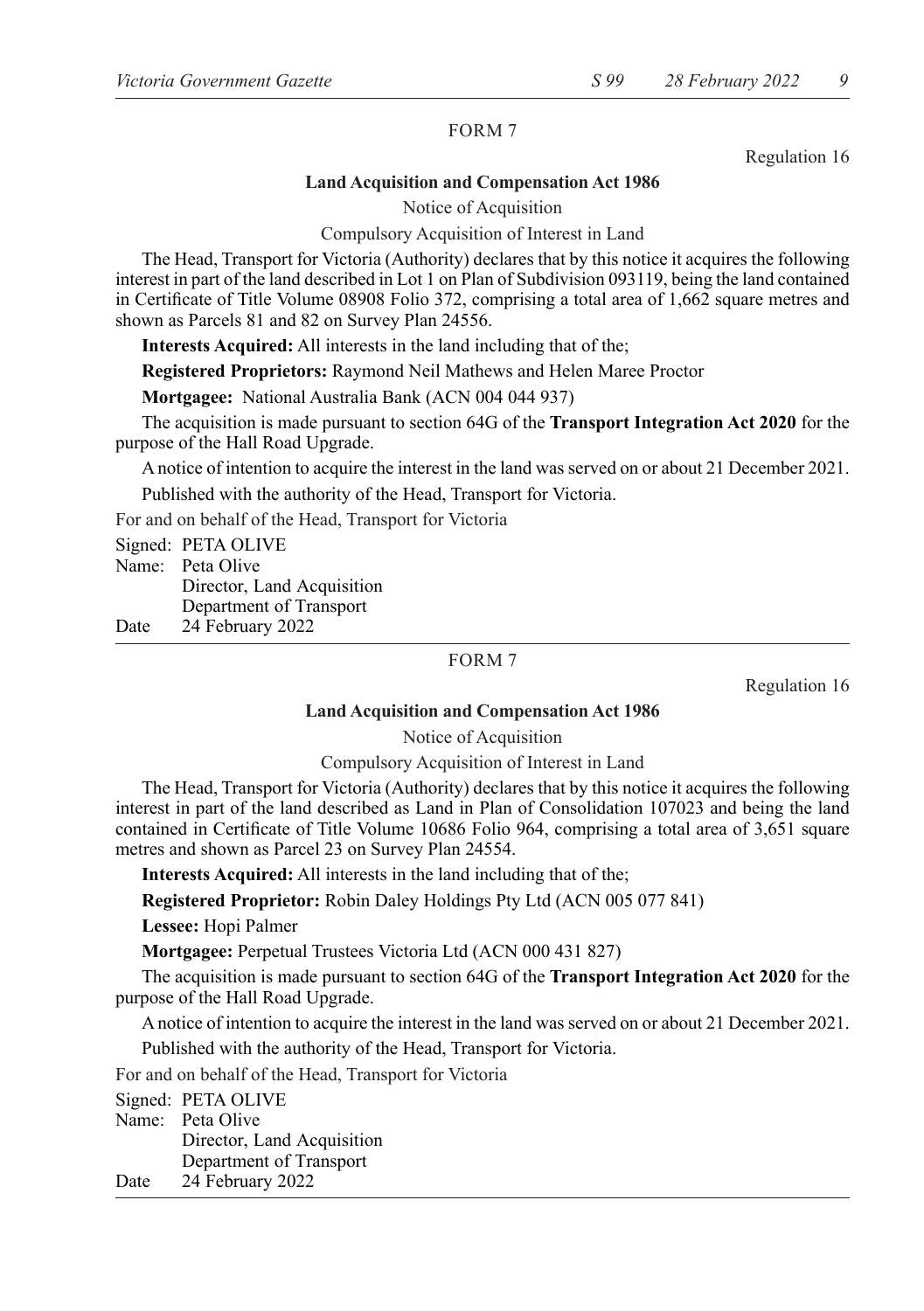Regulation 16

#### **Land Acquisition and Compensation Act 1986**

Notice of Acquisition

Compulsory Acquisition of Interest in Land

The Head, Transport for Victoria (Authority) declares that by this notice it acquires the following interest in part of the land described in Lot 2 on Plan of Subdivision 093119, being the land contained in Certificate/s of Title Volume 08908 Folio 373, comprising a total area of 1,243 square metres and shown as Parcels 83 and 84 on Survey Plan 24556.

**Interests Acquired:** All interests in the land including that of the;

**Registered Proprietors:** Sok Chhun Ouk, Tharin Chea, Thavith Chhun

**Lessee:** Dean and Karen Pluke

The acquisition is made pursuant to section 64G of the **Transport Integration Act 2020** for the purpose of the Hall Road Upgrade.

A notice of intention to acquire the interest in the land was served on or about 21 December 2021.

Published with the authority of the Head, Transport for Victoria.

For and on behalf of the Head, Transport for Victoria

Signed: PETA OLIVE Name: Peta Olive Director, Land Acquisition Department of Transport Date 24 February 2022

#### FORM 7

Regulation 16

#### **Land Acquisition and Compensation Act 1986**

Notice of Acquisition

Compulsory Acquisition of Interest in Land

The Head, Transport for Victoria (Authority) declares that by this notice it acquires the following interest in part of the land described in Lot 1 on Plan of Subdivision 217416Y, being the land contained in Certificate of Title Volume 09909 Folio 408, comprising a total area of 7,392 square metres and shown as Parcels 208 and 209 on Survey Plan 24562.

**Interests Acquired:** All interests in the land including that of the;

**Registered Proprietor:** Spanterfield Pty Ltd (ACN 006 236 915)

The acquisition is made pursuant to section 64G of the **Transport Integration Act 2020** for the purpose of the Hall Road Upgrade.

A notice of intention to acquire the interest in the land was served on or about 21 December 2021. Published with the authority of the Head, Transport for Victoria.

For and on behalf of the Head, Transport for Victoria

Signed: PETA OLIVE Name: Peta Olive Director, Land Acquisition Department of Transport

Date 24 February 2022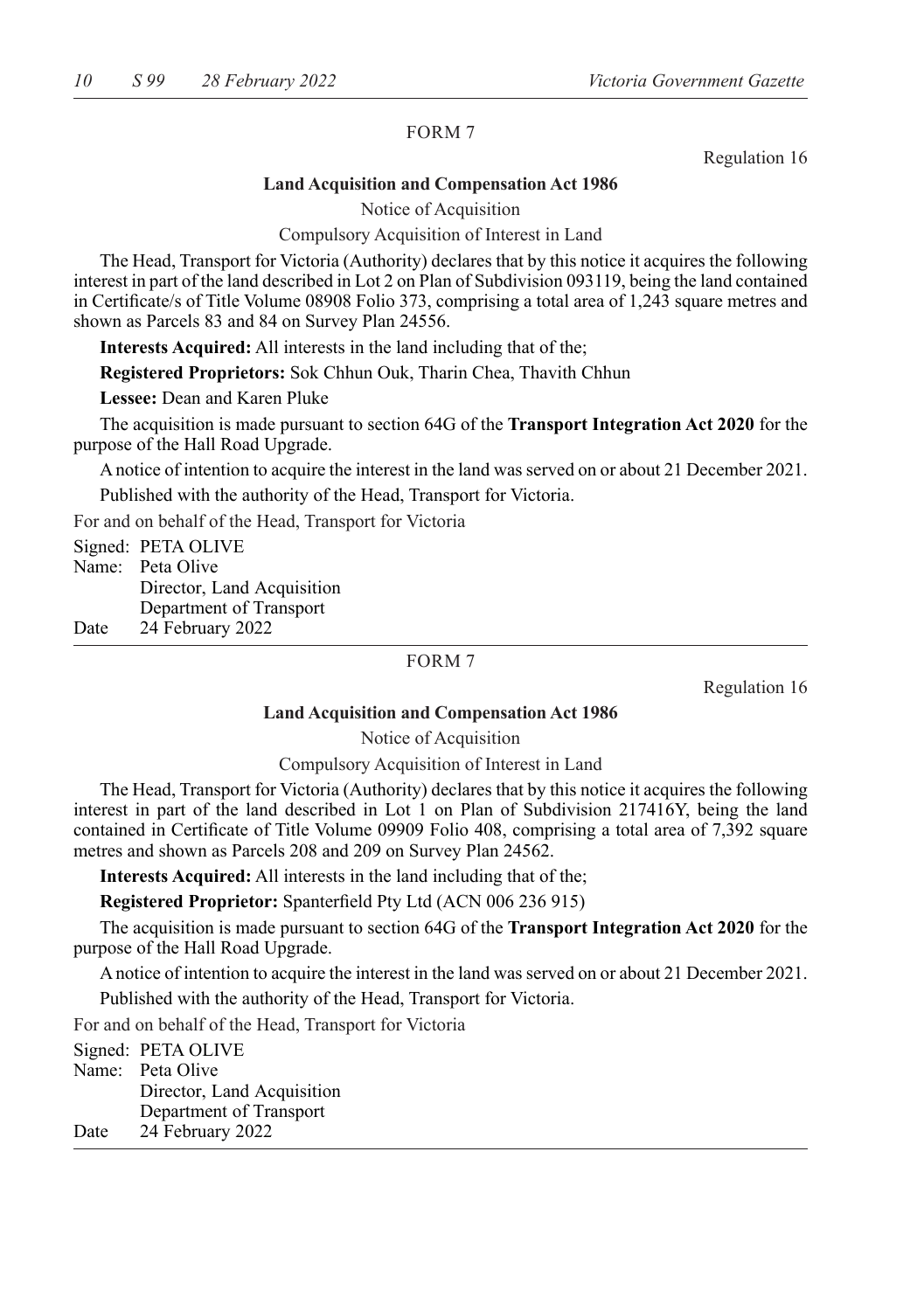Regulation 16

#### **Land Acquisition and Compensation Act 1986**

Notice of Acquisition

#### Compulsory Acquisition of Interest in Land

The Head, Transport for Victoria (Authority) declares that by this notice it acquires the following interest in part of the land described in Lot 1 on Plan of Subdivision 739968E, being the land contained in Certificate of Title Volume 11628 Folio 947 comprising a total area of 8,020 square metres and shown as Parcel 120 on Survey Plan 24558.

**Interests Acquired:** All interests in the land including that of the;

**Registered Proprietor:** Walter Murdoch French

The acquisition is made pursuant to section 64G of the **Transport Integration Act 2020** for the purpose of the Hall Road Upgrade.

A notice of intention to acquire the interest in the land was served on or about 21 December 2021.

Published with the authority of the Head, Transport for Victoria.

For and on behalf of the Head, Transport for Victoria

Signed: PETA OLIVE Name: Peta Olive

Director, Land Acquisition Department of Transport

Date 24 February 2022

#### FORM 7

Regulation 16

#### **Land Acquisition and Compensation Act 1986**

#### Notice of Acquisition

#### Compulsory Acquisition of Interest in Land

The Head, Transport for Victoria (Authority) declares that by this notice it acquires the following interest in part of the land described in Lot 2 on Plan of Subdivision 739968E, being the land contained in Certificate of Title Volume 11628 Folio 948, comprising a total area of 3068 square metres and shown as Parcels 100, 102 and 103 on Survey Plan 24557.

**Interests Acquired:** All interests in the land including that of the;

#### **Registered Proprietor:** Walter Murdoch French

The acquisition is made pursuant to section 64G of the **Transport Integration Act 2020** for the purpose of the Hall Road Upgrade.

A notice of intention to acquire the interest in the land was served on or about 21 December 2021.

Published with the authority of the Head, Transport for Victoria.

For and on behalf of the Head, Transport for Victoria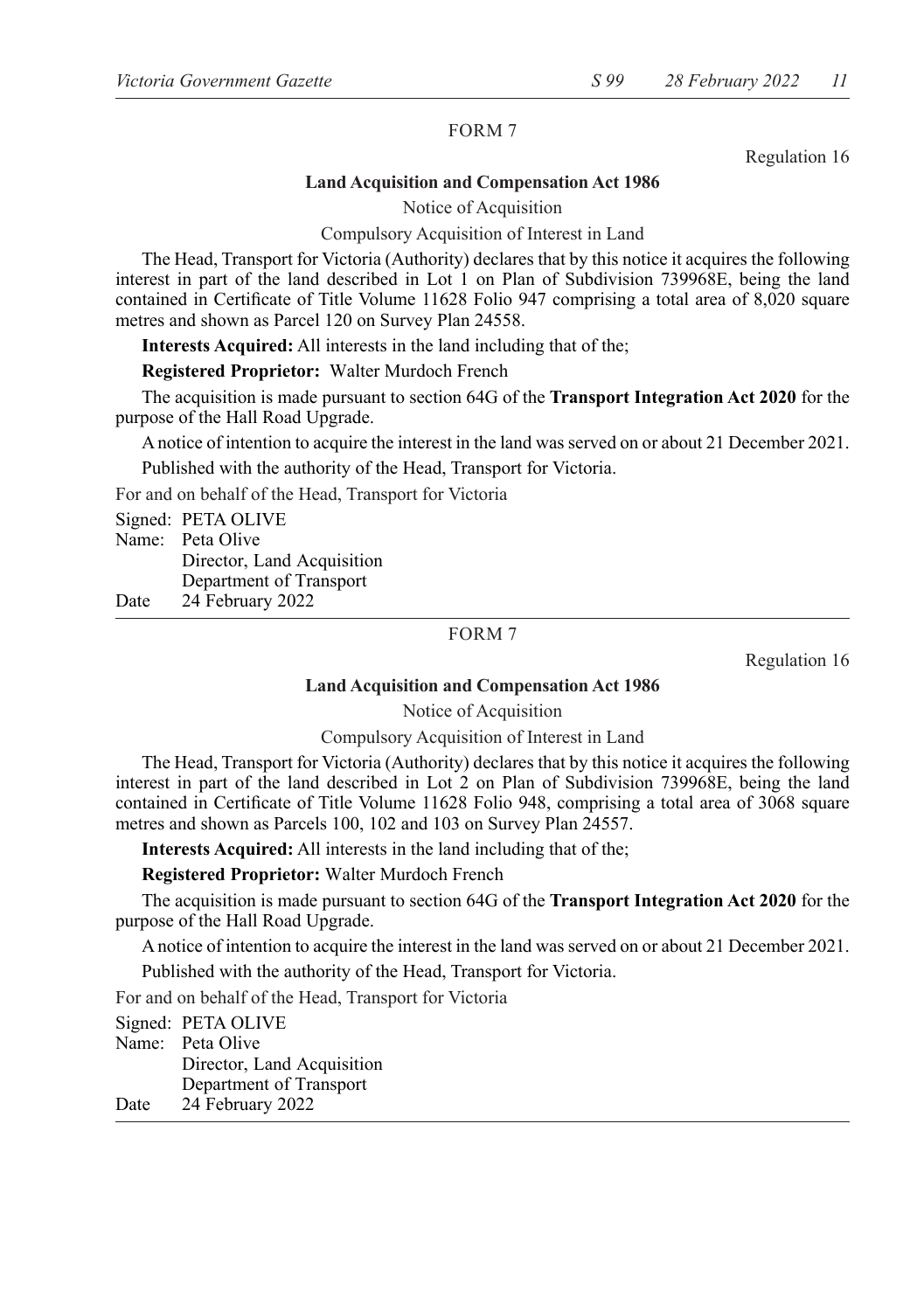Regulation 16

#### **Land Acquisition and Compensation Act 1986**

Notice of Acquisition

Compulsory Acquisition of Interest in Land

The Head, Transport for Victoria (Authority) declares that by this notice it acquires the following interest in part of the land described in Lot 1 on Plan of Subdivision 507859F, being the land contained in Certificate of Title Volume 10702 Folio 619, comprising a total area of 1,001 square metres and shown as Parcel 24 on Survey Plan 24554.

**Interests Acquired:** All interests in the land including that of the;

**Registered Proprietor:** Wilcox Group Pty Ltd now known as Serenity Asset Management Pty Ltd (ACN 004 282 624)

**Lessee:** Terri Dunkley

**Mortgagee:** Commonwealth Bank of Australia (ACN 123 123 124)

The acquisition is made pursuant to section 64G of the **Transport Integration Act 2020** for the purpose of the Hall Road Upgrade.

A notice of intention to acquire the interest in the land was served on or about 21 December 2021.

Published with the authority of the Head, Transport for Victoria.

For and on behalf of the Head, Transport for Victoria

Signed: PETA OLIVE

Name: Peta Olive Director, Land Acquisition Department of Transport Date 28 February 2022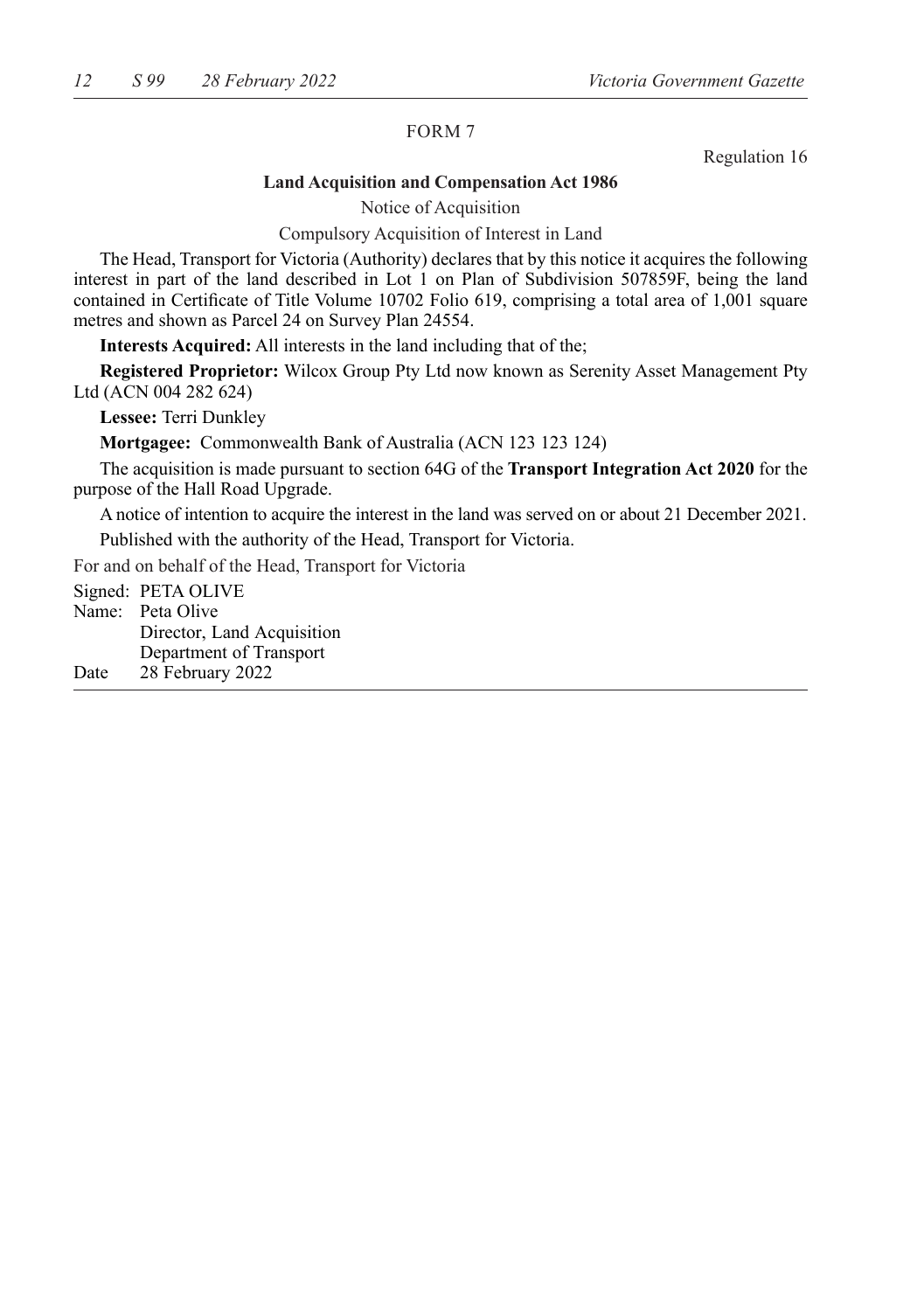This page was left blank intentionally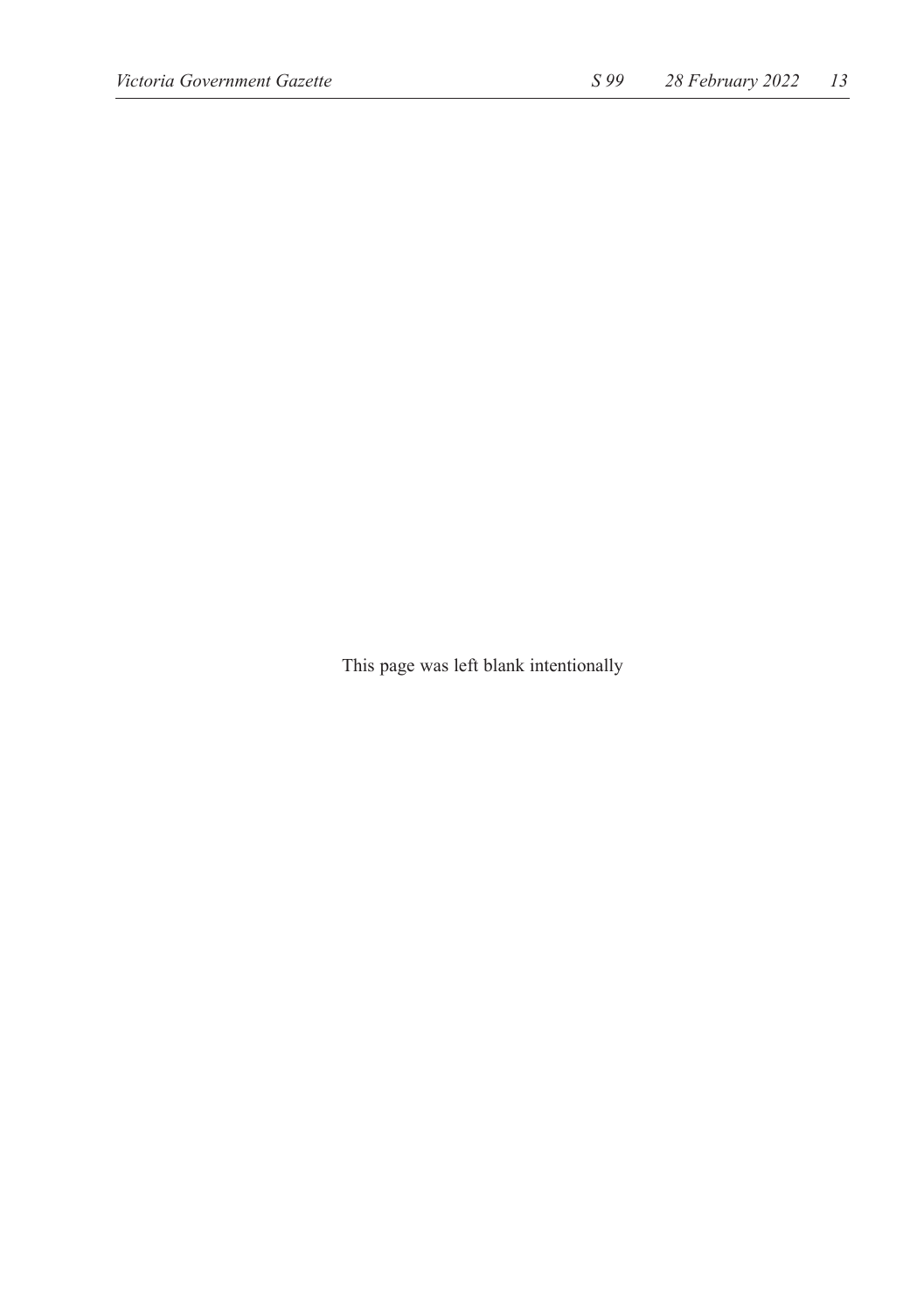This page was left blank intentionally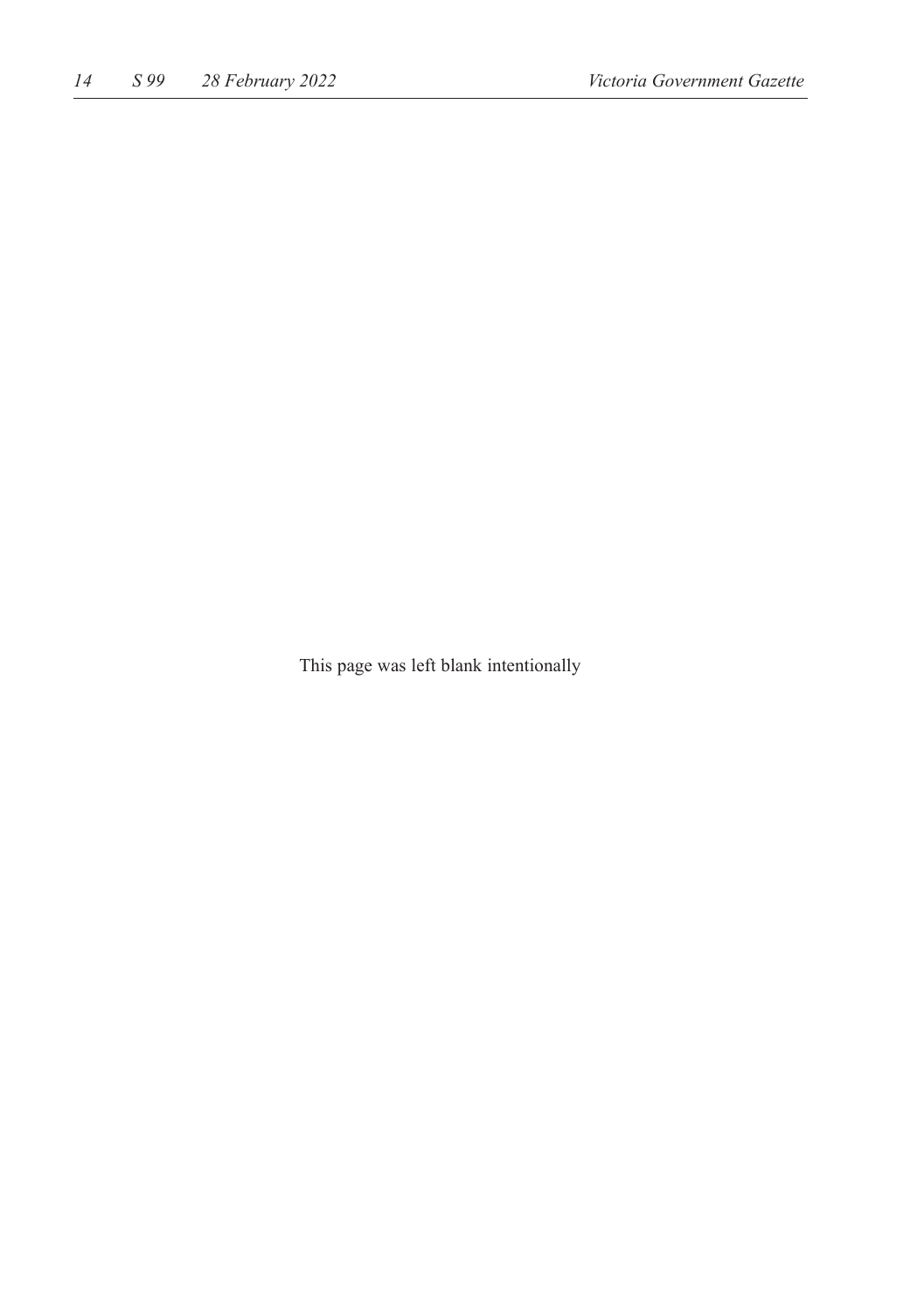This page was left blank intentionally